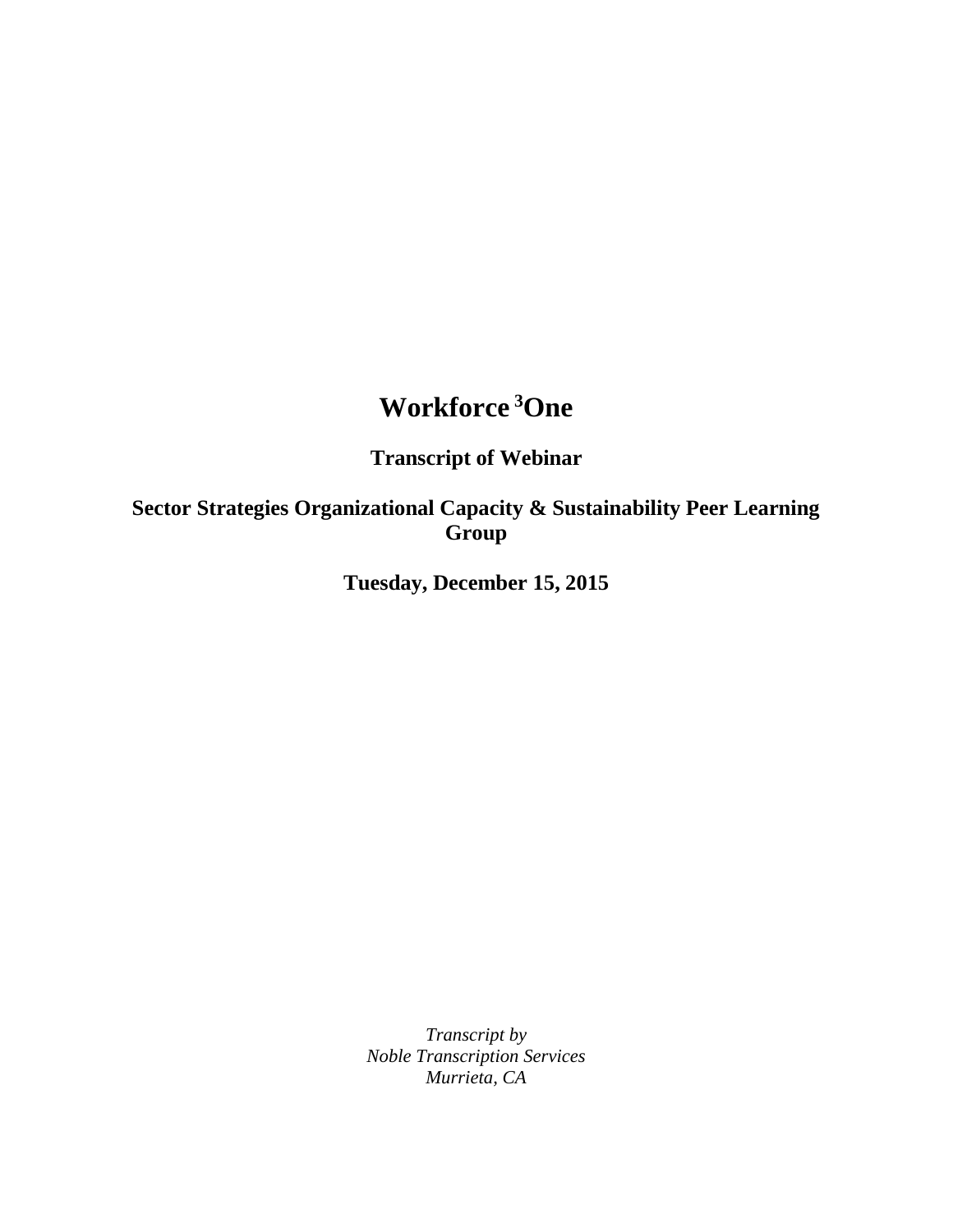MR. COHEN: All right. Well, welcome everyone. My name's Todd Cohen. I'm the director of strategic initiatives over at Maher & Maher. We support the U.S. Department of Labor's Employment and Training Administration helping the system – project to really help the system build robust sector partnerships. This call is building their workforce development board to succeed in sector strategies, and it's part of a series of calls on really looking at the organizational capacity needed to execute sector strategy approaches.

So for those of you who are new to this group, we have peer learning calls. And these calls are – this group in particular are really looking internally at workforce development boards, the workforce agencies, career centers, and really what they need to do from an organizational standpoint; staffing, organizational structure, really behind-the-scenes type things to execute sector strategy work that's really sustainable over the long term.

And the premise is really this. As great as sector strategies or sector partnerships that you may have created – and I suspect many of you on the phone have created some really, really good sector partnerships in the areas – if you haven't figured out how to really embed the work deep into your board's committee structure, your strategic plan – that could be WIOA-related or otherwise – (inaudible) – culture of the organization, your partnership, the sector work that you've done may be short-lived. It will be tied to a grant that you've done; it will be tied to leadership that may support it; but leadership turns over, when the grant ends, for many of us the sector work might also come to an end.

So today, we're going to focus specifically on two interrelated areas. One, how to really build sector partnership and sector strategy approaches into your plans – and that might be WIOArelated or otherwise – and what that looks like, how to do it. But also, secondly, how might you organize your committee structure, and that's obviously for those of you who are of course, the board leaders, the staff so that the concept remains and sustains long-term. And so these calls, as you might suspect, we get into really the nuts and bolts of the how-tos on the sector work.

And we're going to look at – I'm really excited I think because we've got Scott Sheely, who's a former executive director of the Lancaster, Pennsylvania workforce development board, we'll be looking at what they've done with their sector strategy – (inaudible) – Lancaster, PA, they've been doing it for decades. It's really embedded and ingrained in how they do business and the fabric of what they do.

And Scott's going to share with us not only what he did when he was there, but he's now gone. He's going to sort of tell us – now that he's gone, this very mentality of engaging industry through a sector approach is still very much alive there; it's not tied to any – (inaudible). It's just embedded in how they do business there. And so we'll talk a little bit about how they've done that through committee work and planning.

These calls, as you know, those of you have been here, are supposed to be very interactive. So Scott's going to give about 20, 25 or so minutes of a presentation formally and then it should be open for back and forth dialogue questions.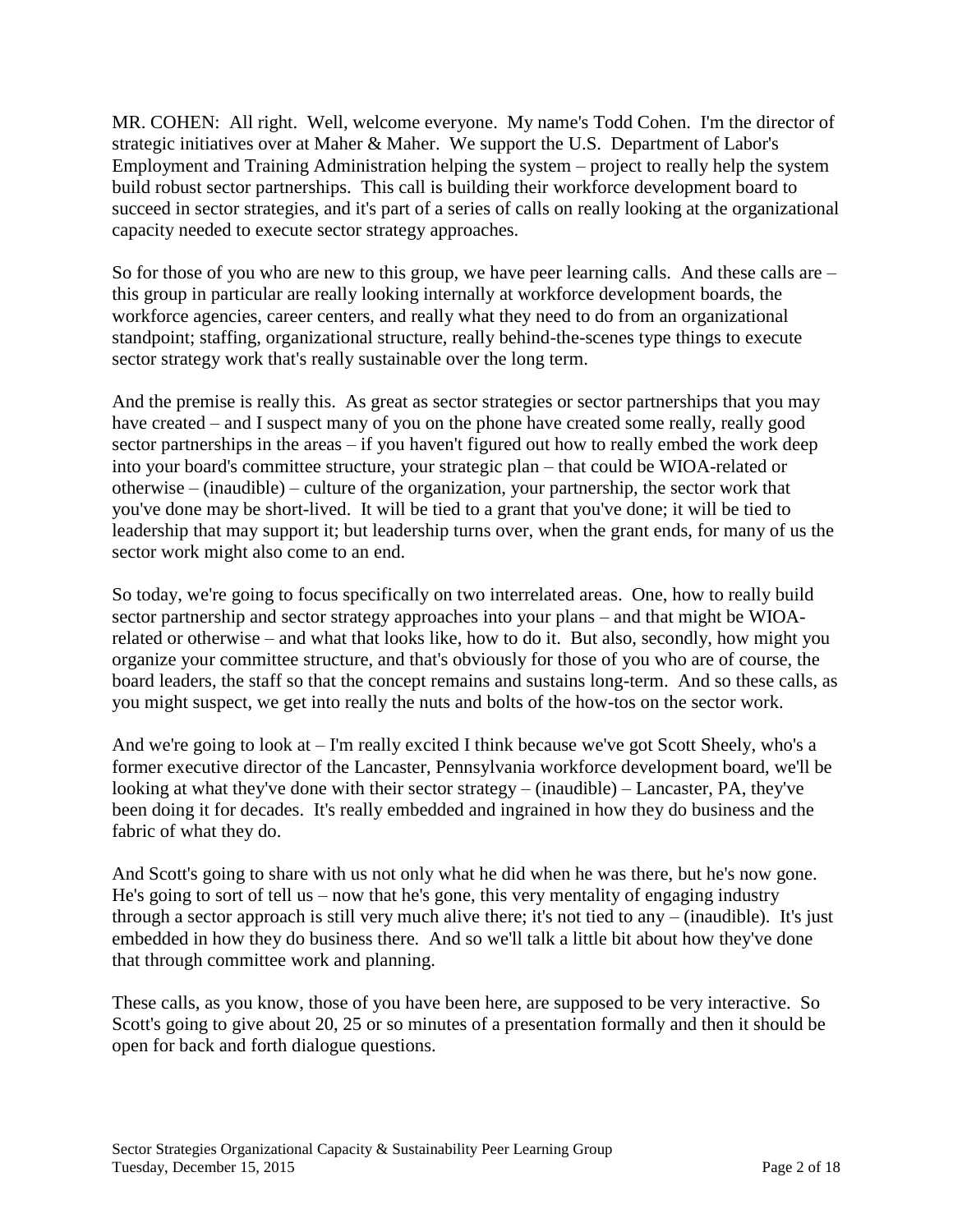Get your questions ready. You're all on mute, but when you're ready to ask a question when Scott's done, just press  $*6$  and unmute yourself. That's how it'll work. We really encourage these calls, work well when you ask questions – (inaudible) – you all have some good stuff to share on this also that you might want to bring to this conversation. So we encourage that too. If Scott brings something up and you say you've done something similar, we really encourage you to share on this call. That's what these calls are all about.

So without further ado, I'm going to turn it over to you, Scott.

MR. SHEELY: Great. Thanks Todd. Good to be with all of you today. I also I think want to add another dimension to what Todd talked about because a lot of these strategies that I'll be talking about have to do with engaging employers. And I know that that's on the list of many of you in terms of issues that you're trying to confront. And hopefully give you some idea of hopefully how to bring in this issue of employer engagement a little bit earlier in the process.

So Todd said, I'll be talking for about 20 minutes. Really, three big points that I want to make. I'll make those and then we'll kind of wrap up and then see what kind of questions you have. Just very, very briefly, I know everybody hates when everyone goes through their resume, but I was a board director in Lancaster for 14 years. I've done a lot of work on sectors on the sector skill academy with the Aspen Institute while that was up and running. And in many ways, what I've been most involved in is how do you get started? Like how do you actually move from the data to actually doing something, which is really the hard part. It's actually how do we actualize all this.

I mean, I think there have been many conversations about engaging employers. And my observation is that a lot of it starts at the point where those of us who are in the industry – that is, the workforce development world – have some idea what our sectors are, the industries that are a part of them, and really the needs. At that point, it's to bring employers to the table.

But today I'd like to suggest to you that there's really another strategic process of engagement. Which I think as I said earlier, needs to begin sooner and that really has some different purposes that are really foundational for sector development. I think that there's two pieces that you have to think about fairly early on. They can happen sequentially or at the same time. The point is they both need to happen. In essence, they spring from a lot of the early research that we do on our sectors.

One of the parts of the process involves sector development itself. How do we use the data and bridge that over to what we need as organizations? And then the other relates to how do we prepare as an organization to bring a sector mindset into what we do and actually into our organizational thinking and process.

My own experience as a board director says that we always start with data. I've never gone wrong with this because we really need to understand what we're looking at and let data drive our process. I remember coming in in Lancaster in about 2001 and asking people what should I be concentrating on in terms of the economy? And being told that really all you need to know is manufacturing, hospitality, and agriculture.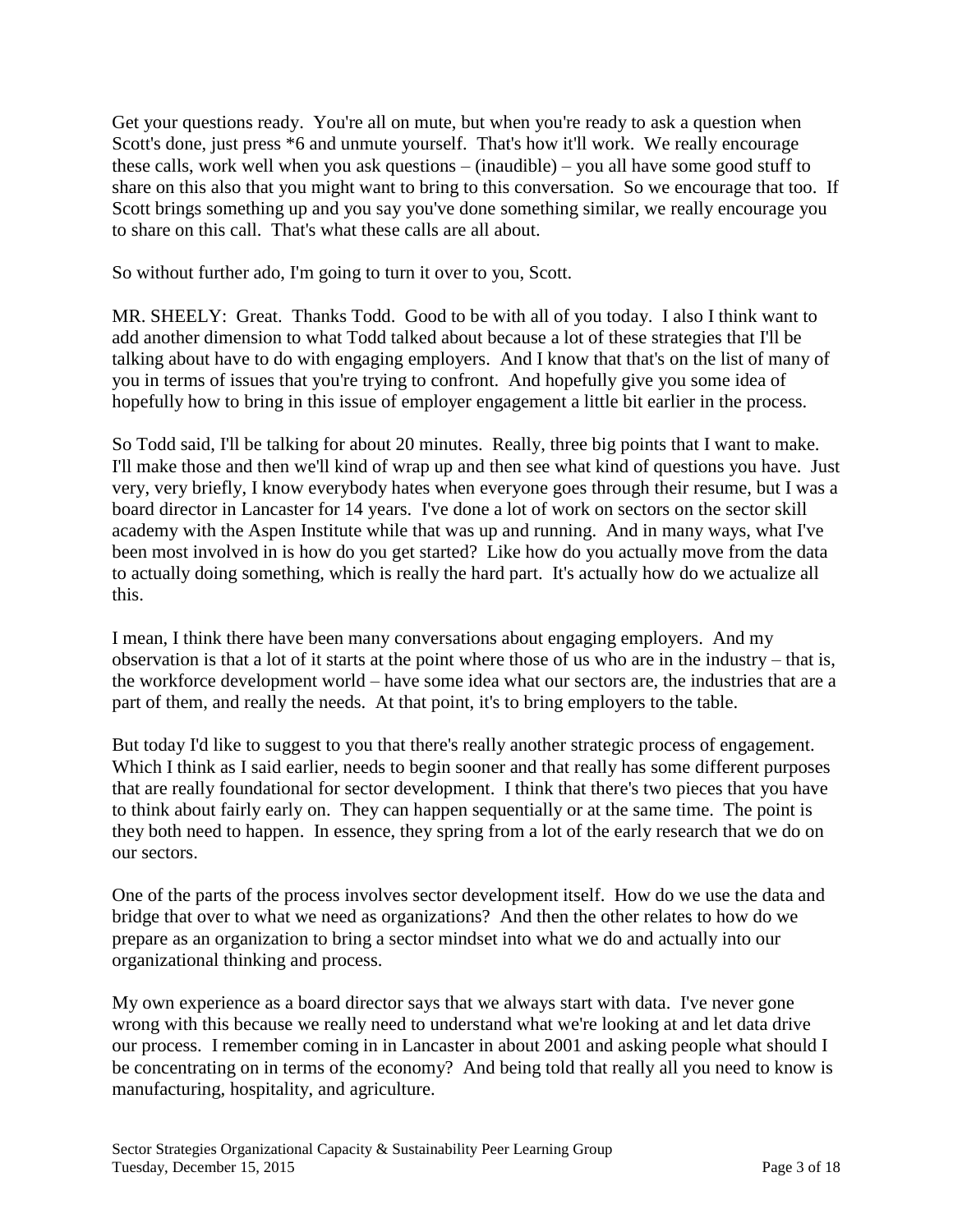The more I got into it, the more I found that that was not the case. We needed to have a lot more detail on that. And actually beginning to pull the data together, what we found is that it's really not the data itself, but it's who we have at the table that's interpreting the data and that's helping us to make the bridge to the – essentially policy questions that arise out of that.

And I'd put before you the idea today that that's a great place to begin to get our employers involved because these are the kind of questions that are meaningful for employers. And in fact, that's really the kind of thing they want to do when they're hooking up with us in terms of board activities and that sort of thing.

So I mean, I think that the question becomes here's what we know from the data, but tell us how you see it from your perspective in the industry. So I have a great story here. I'm not going to take too long with it, but I think it illustrates what I'm talking about.

We'd done some research in terms where the key industries – particularly, where there are competitive advantages within industries in the Lancaster economy. One of those that came out of the data was that it appeared that we had a very, very large woodworking industry. Many, many companies that are making custom kitchen cabinets, and literally as many as 50 in our one county and selling those literally all over the country.

So we had the data, but it occurred to me as a young board director, new board director, that it might be a good idea to go out and actually see some of these companies. And as we went out and we met with the companies, we were talking about the data, but we also asked what are your problems, what are your issues, where are you running into complications in some way or another?

And the interesting part was we kept hearing about something called wood finishing. That we didn't have enough wood finishers to add a second shift; our throughput is slower because we don't have enough wood finishers. And over and over this kept coming up in the course of about 15 visits to the companies.

Well, we did a focus group and we invited all those people, all those employers to come to the table. And I remember basically saying so what about this wood finishing thing? And what I got back was – and if you've been in meetings with employers many times you're met with silence. – what I got back was kind of an explosion of comments. Basically from people representing the employers saying but that's the essential part of who we are. That's what makes what we do here in Lancaster County different from many other areas; because for us, finish in the wood's actually the competitive advantage.

And at that point for me, the lightbulb went off. This is the industry defining its competitive advantage. What did we do better here than any other cabinet maker around the country? We took that ah ha experience which was essentially the reality of the industry and basically asked some other questions about so how do we train these wood finishers? We found out that in many ways, it was all on the job, it was kind of haphazard, every company did it differently.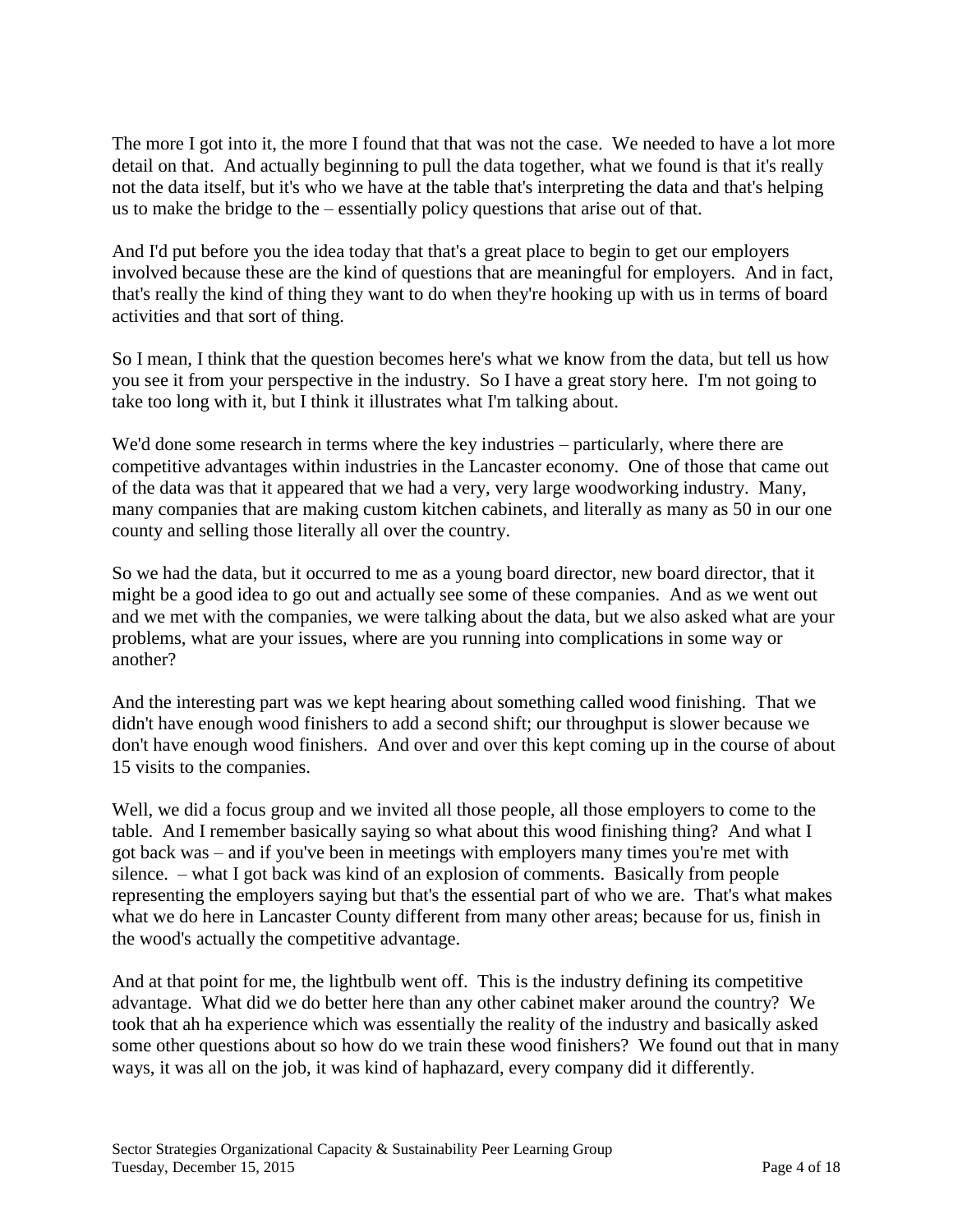But when we really pressed on it, we found that we heard this story about this guy down in southern New Jersey who when we really want somebody to kind of finish them off in terms of their abilities as a wood finisher, we send them off to him and he has a pole barn where he does training for about a week. That's how we really do it.

That became then kind of the prompt we needed in terms of program planning. That actually set off a whole variety of things that the workforce investment board did in terms of putting training together for wood finishers. We did that training in conjunction with the guy from New Jersey for about three months and trained about 60 wood finishers in about 15 companies.

And then the interesting part was that then we stopped doing that because the industry told us that that was enough. We had filled their situation; we'd worked with the local schools to get this training program into what they did; and basically the workforce investment board moved onto some other things that they were interested in.

I tell you this story to kind of illustrate that if we wouldn't have asked for the employer input and gotten them engaged in the discussion, we wouldn't had the kind of targeted results that we had and be able to put the programming in place that we needed.

This is precisely the kind of conversation that our business partners want to be involved in. It provides us the direction that we as educational workforce planners need to develop programs and curriculum based on the need of industry. This makes employers happy. And it makes them even more happy when we listen to them and give them what they want in a timely way.

So again, the takeaway here I think we need to involve employers earlier. Let them engage the data and ground it in the reality of what they do every day and not ground it in the reality of what we do every day. I've never been led astray by the employer group that comes together. And we have really over the years, gotten to the point that we're very much trusting what they tell us to do.

So I think that's my first point, my first takeaway. Get the employers involved. Engage them. Use what they tell you and really act on it. So I think the other observation I had is that as you start having these conversations as you build up your sector work, one of the other things that will happen inevitably is that you'll begin to see that there are some champions that emerge.

These are business leaders who really get what we're trying to do. They typically not only have a good knowledge about their business, but they understand the wider context in which their business operates. They also get workforce and how important it is in the years to come in terms of keeping their company competitive. And they're the ones that are often very enthusiastic and the ones you can turn to to help interpret what you're doing to the press and such.

Again, I have a really strong feeling that if a staff person's leading an industry sector discussion or a group, you pretty much fail to engage. We need to have our business customers involved in the leadership. They're also important as intermediaries.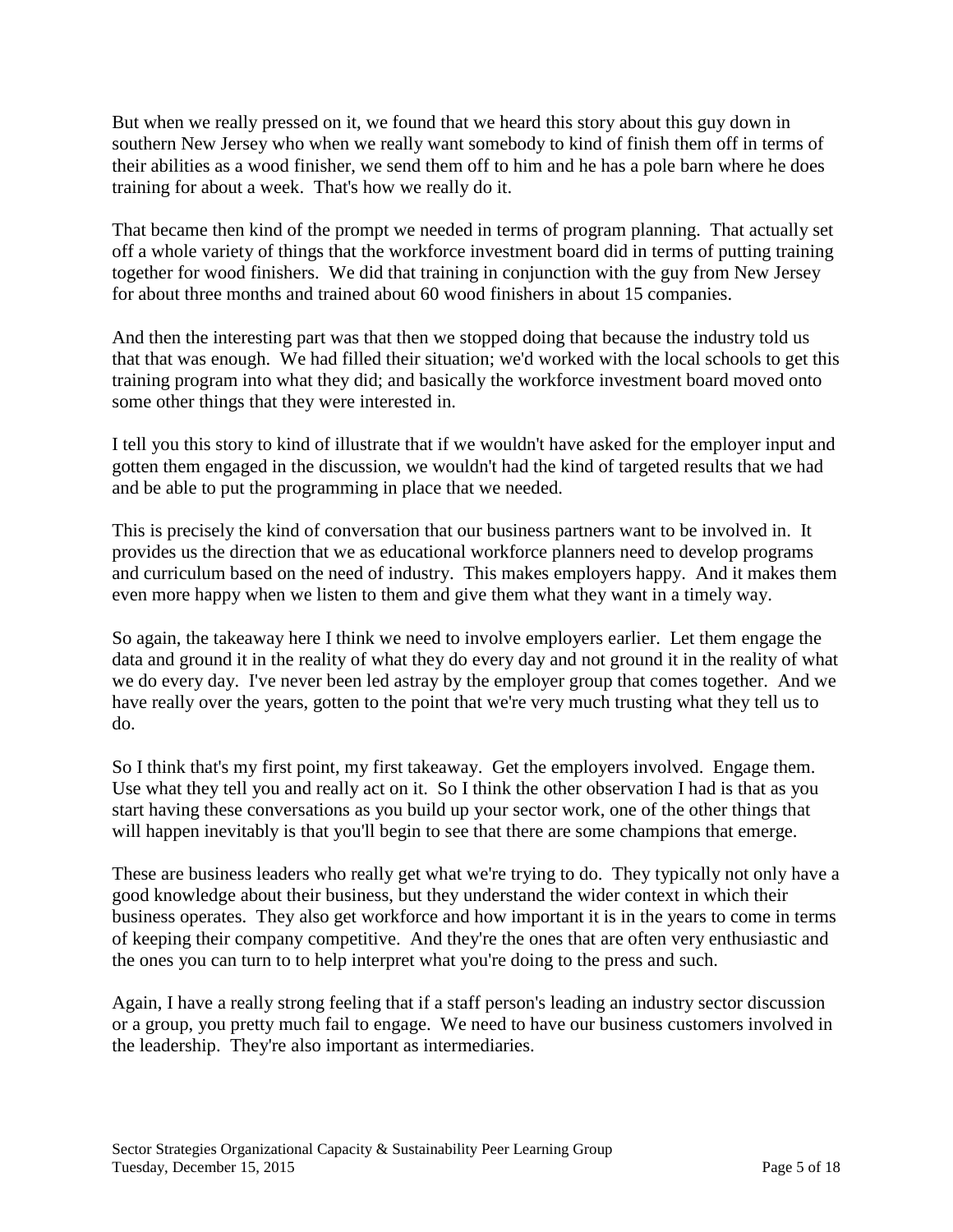And again, let me just tell you a brief story. I was talking to my board of directors about this whole thing. And people weren't quite getting it, but I saw the guy from the hospital who was one of our key actors. I think he was vice president of the board at the time. And he said I get exactly what you're talking about. And he said, you know what, there are about 10 of us who are the HR representatives from hospital who actually meet every month. And then he said – this is the million-dollar question – he said, would you like to come to that meeting?

Of course, the answer was yes. And I did go. That was one of our first really, really successful collaborations where the group at that time was dealing with a shortage of nurses. And this collaborative group ended up putting together a very dynamic and dramatic media campaign that got a lot of people into the nursing schools in the area to address our workforce shortage.

In a similar way, after the hospital guy piped up, the long term care provider who was a representative on the board basically said the same thing. We have a group that meets; I'd like to introduce you to that group and to about 30 other nursing homes that are in the area. So my point's that these people are important intermediaries. They have people that can put us in touch with lots of other people. And just as importantly, will vouch for our credibility as we seek to enter this kind of local community practice around an industry cluster. We need these people.

I also have this little note to myself. Not only do we need them, but everybody else needs them as well. So one of the things that we have to make sure that we do is we find the champions, we make this work easy for them in terms of good staff work to back them up. We have to be sure that we don't require too many meetings out of them, that we find ways to engage them otherwise, and that we really don't bug them all the time.

So my second takeaway, find your champions. Engage them in the work of the sector project. Let them lead. You stay in the background making things happen. And once again, you do what they tell you to do. And normally the outcome of that will be pretty good.

So my third point's really to go back to the other comment that I made in terms of we need to find ways organizationally to be ready for sector strategy. My recommendation's that we think sector in terms of everything we do as organizations. That we consider putting that into our bylaws, consider putting it into our strategic planning, into the operation plans.

We should have a sector strategy that's embedded in the organization. So again, just to be a little more specific, I think we need to acknowledge the sector approach as just a key organizing principle in everything we do. Organizations need to live and breathe sectors, integrate it into their everyday thinking.

The problem's that if we make sectors an appendage that we attach to the rest of our body at work, that's all it's ever going to be. It's just going to be a sideshow with a resulting limited impact. If we bring it in and we think about it in terms of what we do day in and day out, that's going to be a much better and a more impactful kind of flow pattern.

The other part's I really encourage people to bring champions onto your board of directors. In Lancaster, we had seven priority industry clusters. We literally wrote into our bylaws that each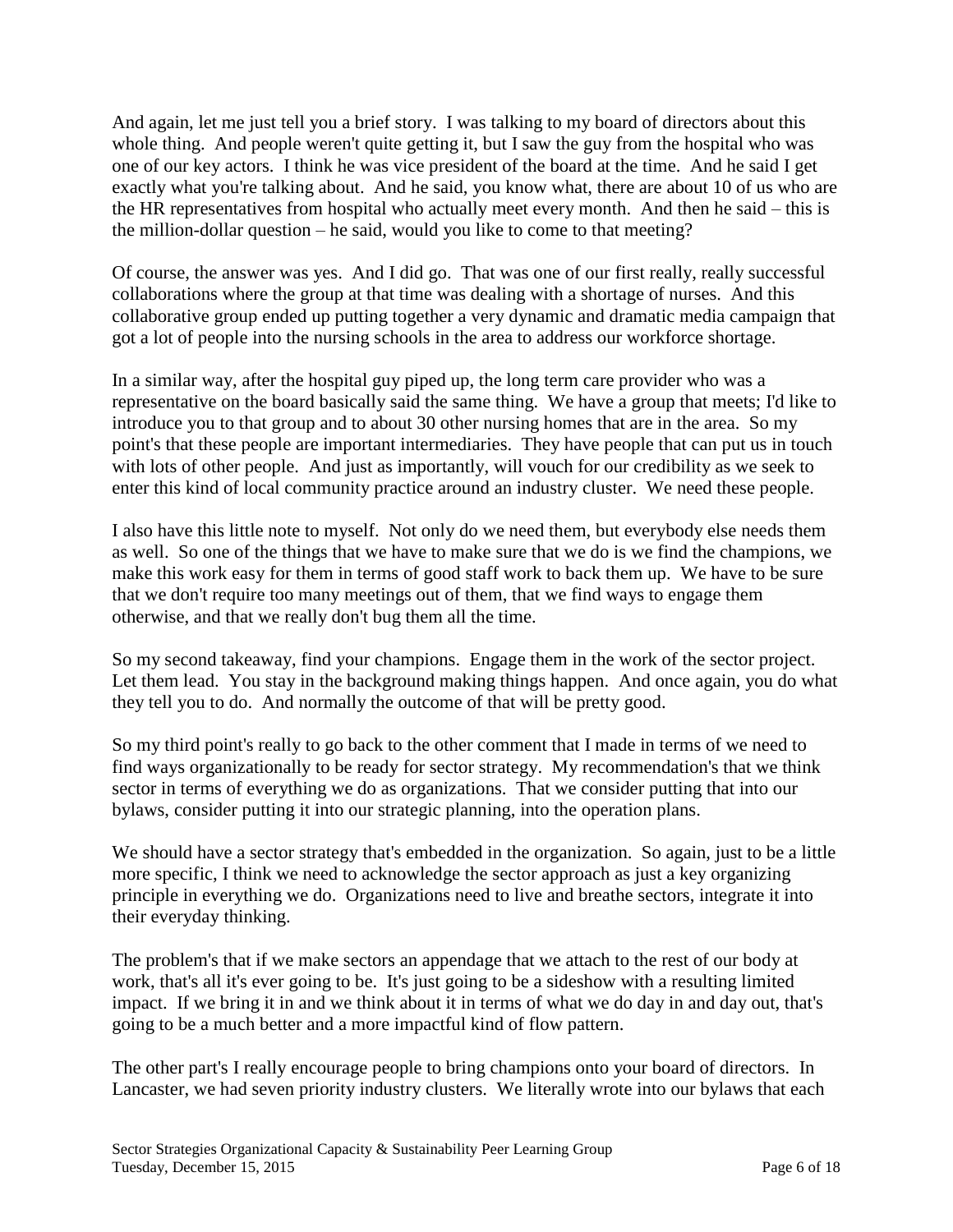of those industry clusters needed to be represented on the board of directors by at least two people from the industry. And we were very much concerned about that constantly. We made sure that when we had vacancies, we applied that principle as we moved along. This is a way that you keep sector focus at the table in terms of policy making and all the rest of it.

And to actually do it where it's in your operating documents where you're reviewing it on a regular basis just keeps it in front of people constantly. And again, I think you also need to put your sector strategies into your planning. Be specific, talk about your ongoing planning program development and evaluation goals with your industry partners.

If you do that and begin integrating that into your planning and operating documents, what happens is that I've seen this sector approach flow into all kinds of other conversations that are happening in the system; things related to your One-Stop and how it operates, your youth programming. Again, if we pool together this general approach and think of it kind of holistically, it really can be pretty effective for an organization.

So my takeaway's to acknowledge the sector approach in the documents that define our structures as an organization. And then keep reinforcing those connections because one of the things that will happen sure as heck's that the personnel will change, people will rotate through. But if we have these in our organizational documents and we make a commitment to reinforcing them with people over time, we should keep the sector focus alive. Sectors die because of lack of attention. We need to keep the vision in front of people as things change over time.

So again, my thought here's really today's that these are pretty basic things. It's not rocket science, but we do need to keep these kind of things in mind as we do our planning. In particular, what I've noticed in some of the groups I've been working with is that the first generation's turned over and now the second generation's ready to think about sectors and we're going back through, we're reinventing things.

There's nothing the matter with resetting in terms of that, but it seems to me that we need to have the vision piece pretty well figured out and we need to stick with that. That I think's is really the source of sustainability when people start talking about the sustainability needs. We need to keep the vision alive.

So Todd, I think my 20 minutes are up. Let me turn it back to you.

MR. COHEN: Thanks, Scott. Yeah, this is great stuff. Again, \*6 to unmute yourself. So get your questions ready. Let me ask, follow up on – you mentioned a couple of really key things here.

Let me go back to the idea of the bylaws. That really gets – that and the committee structure really gets to the heart of what this group is all about. Can you give us, Scott, a little bit more about when you say set your strategy work in the bylaws, what does that look like? Is that just that there's a commitment to the approach of sector strategies or something else?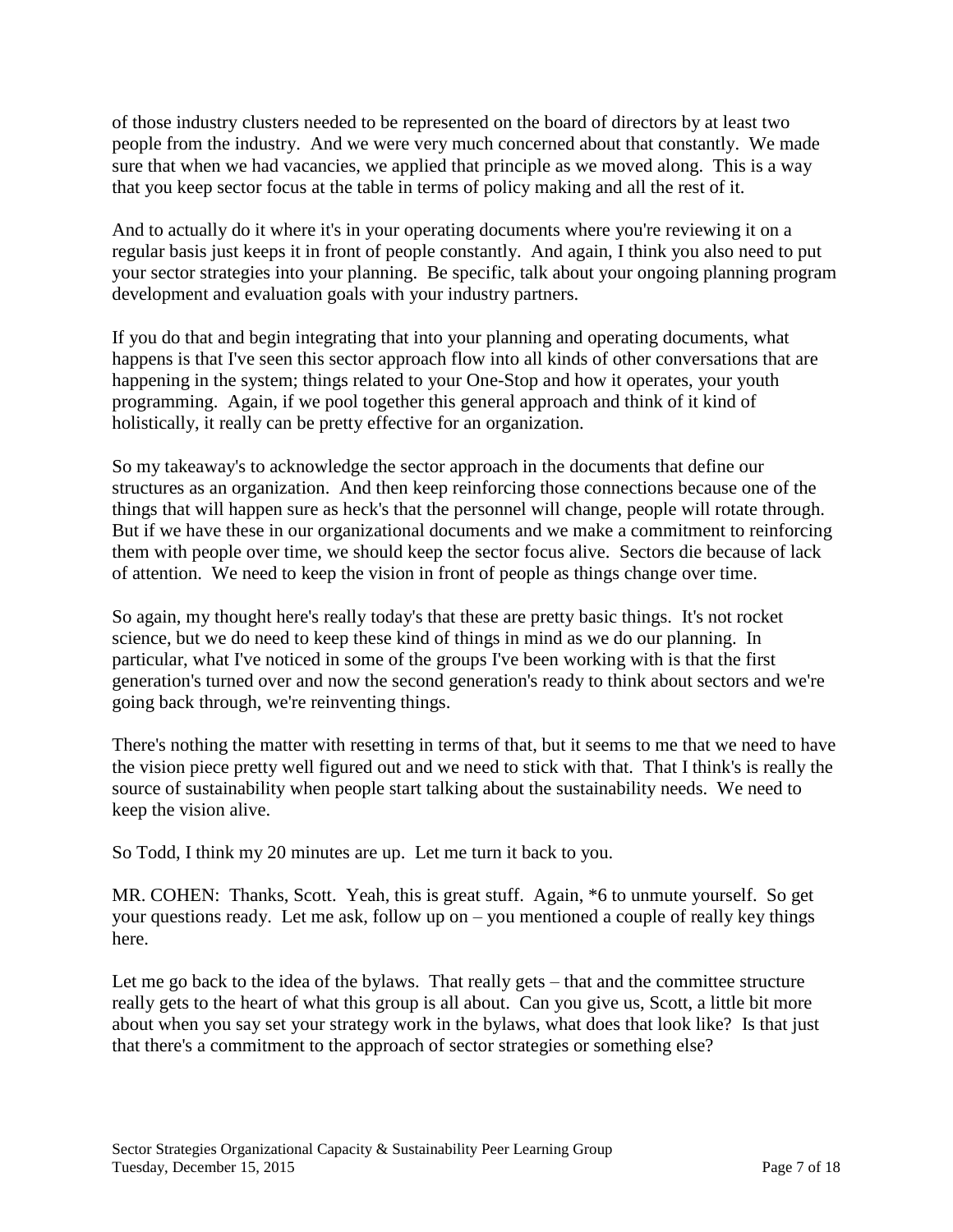MR. SHEELY: Well, I think that the bylaws is where you'd actually hit your question about board membership. In other words, everybody had private sector requirements. We made private sector line up to the sectors that we'd identified. So our board was about 28, we had 7 sector strategies, so we had 14 which was half. And we had a couple of regular private sector people as well.

But that's really where we defined that. We actually said here are the sectors, we need to have two people from each and that they'd be the primary contacts for our sector strategies. All that enumerated in the bylaws.

MR. COHEN: Excellent. And now let me ask about the committee structure. I know because we're working with a number of boards now and I think they're trying to figure out, do we set up committees or task forces that are sector partnerships? Or I think as you've done is more – you didn't do that necessarily, but you more sort of weaved the sector purpose throughout as you said, into the youth and One-Stop committees. So what's your advice or things to think about when it comes to that?

MR. SHEELY: Yeah. My advice with sectors is to concentrate within the sector and have your employer-led committees that actually run the sector project. And then have some kind of liaison that will carry back. Typically I'd have a liaison from the wood staff, but we also had project managers who would liaison back to the One-Stop staff. I mean, that was in the days when there was a little bit more money and we could afford more people.

But the principle's the same. Embed sector into your whole organization. And then let the specifics of the running of the sector project actually be in the industry-led partnership committee type of thing. I think it's just cleaner. It keeps the – it keeps the organization thinking about the broader aspects of it. It keeps it more strategic, but then the partnerships can actually be more operational. And they actually focus on doing the sector work by each sector.

MR. COHEN: Great. Thanks. Anybody – I've got more, but anyone who wants to jump in with a question,  $*6$  to unmute yourself. All right. I'm going to ask you – (inaudible) – we need to keep going here.

So Scott, just back to this idea of championing, when did you actually – how did you leverage them? Like give them some specific steps. So you identified you mentioned folks that were in the private sector; they seemed to sort of get what it's all about. What did you actually task them with doing? Did they have to go out and find 10 of their best friends? How did you really use them strategically?

MR. SHEELY: Well, I think with champions, again, getting them engaged in the process early is pretty important. I think finding the right person in terms of the organization, I think there's a tendency to go out and find the CEO and want to bring them in and then you find after two or three meetings, they don't come. So that's not the right person.

There's probably somebody in the organization that's much more in tune with the regular operation. It may be a chief operating officer. It could be a production manager. There's a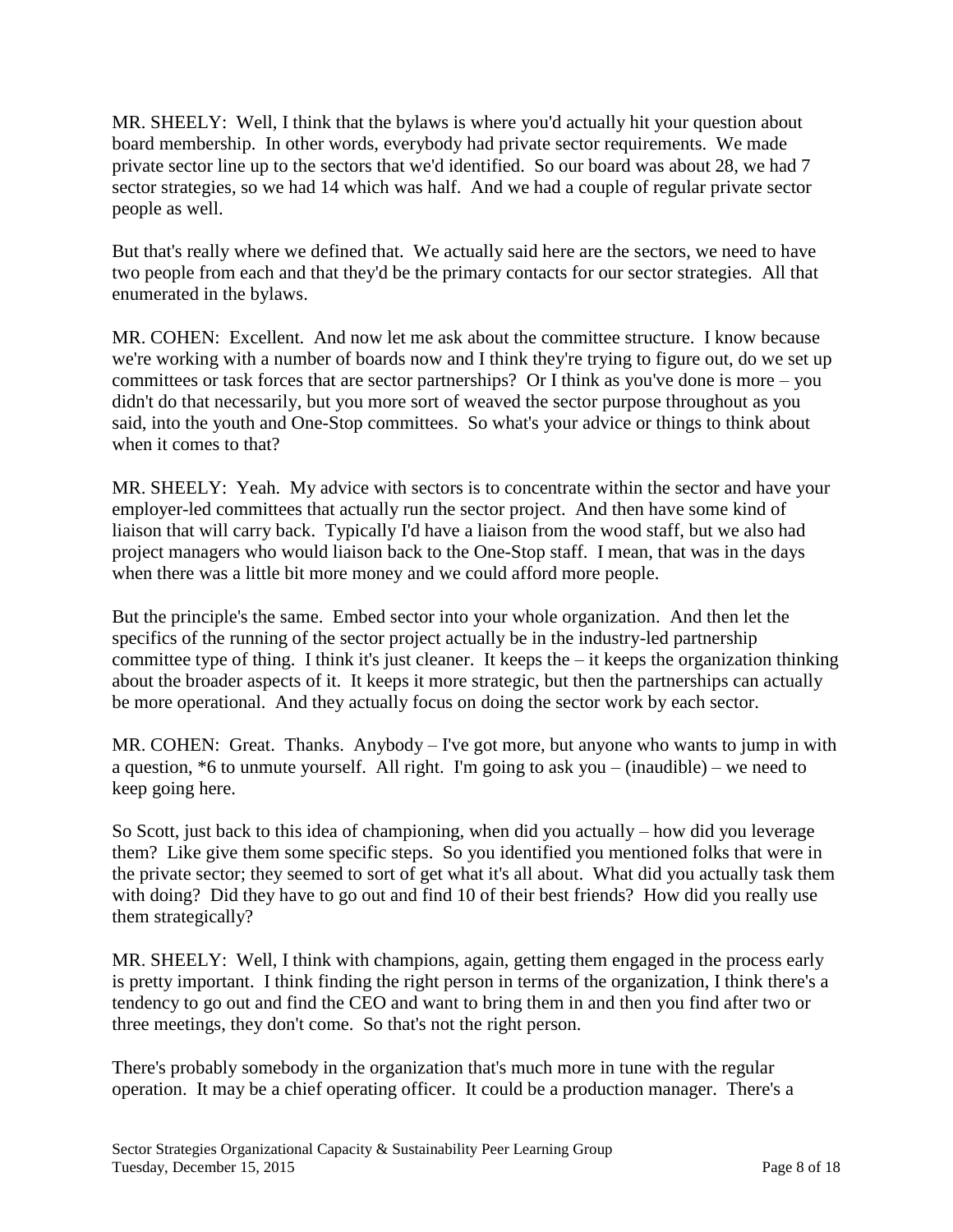variety of people that you could look for. But what I've found is that if people are willing to engage you with the data, then you've probably got somebody you can work with. If people can't sit still and think because they've got other things going on in their minds, then maybe we need to find somebody else in the organization.

So first I try to find people who will talk data and then will talk specifically about the needs of their company. And then if they have at least a bit of an overview of the industry. So again, that's not necessarily the CEO, and sometimes, it's not even the HR director.

A lot of our champions have been people who are, as I said, kind of next level down. They can bring the CEO in when need be, but they're not necessarily that person – a little bit more of an operational-oriented kind of person.

We ask the champions to speak for the industry. And typically they're chairing the industry partnership committee. They're the front people, but again, the caveat's you can't overload them. You have to find a way that they can be involved, but it doesn't take an incredible amount of their time. But I think that's good staff work that keeps it in balance.

MR. COHEN: Great. Thanks. Who wants to jump in? Come on. Every time we have these calls, this is a lively group usually.

MR. : Yes. I have a question.

MR. COHEN: Please, go. Just identify yourself and where you're from too.

MR. : Sure. Michael – (inaudible) – from the impact investing program called Helping Communities Work. Wondering if the new WIOA legislation lends itself to attaching the payfor-success strategy to sector success strategy and if other forms of impact investing are also being considered?

MR. SHEELY: Well, I'm not an expert on that, but one of the things that I can tell you is that sector strategies allow you to transcend the regular wheel and begin to think about other funding mechanisms. What we've found is that sometimes the restrictions of government funding doesn't allow the industry to do what it needs to do. And so in my involvement, I've seen organizations that basically spin off and find other ways to find things.

I mean, the general answer's I think it offers a lot better opportunities and I think it would be interesting to explore it.

MR. : Yeah. Just one follow-up question. If the investment community were to take a look at investing the amount of money to give a social impact whether it be recidivism reduction or jobs creation or skills cap reduction, but's also looking for a financial return, are there any models underway that would bring both the financial return and social impact to the investor? There's a lot more money out there for this type of thing than there are investable opportunities.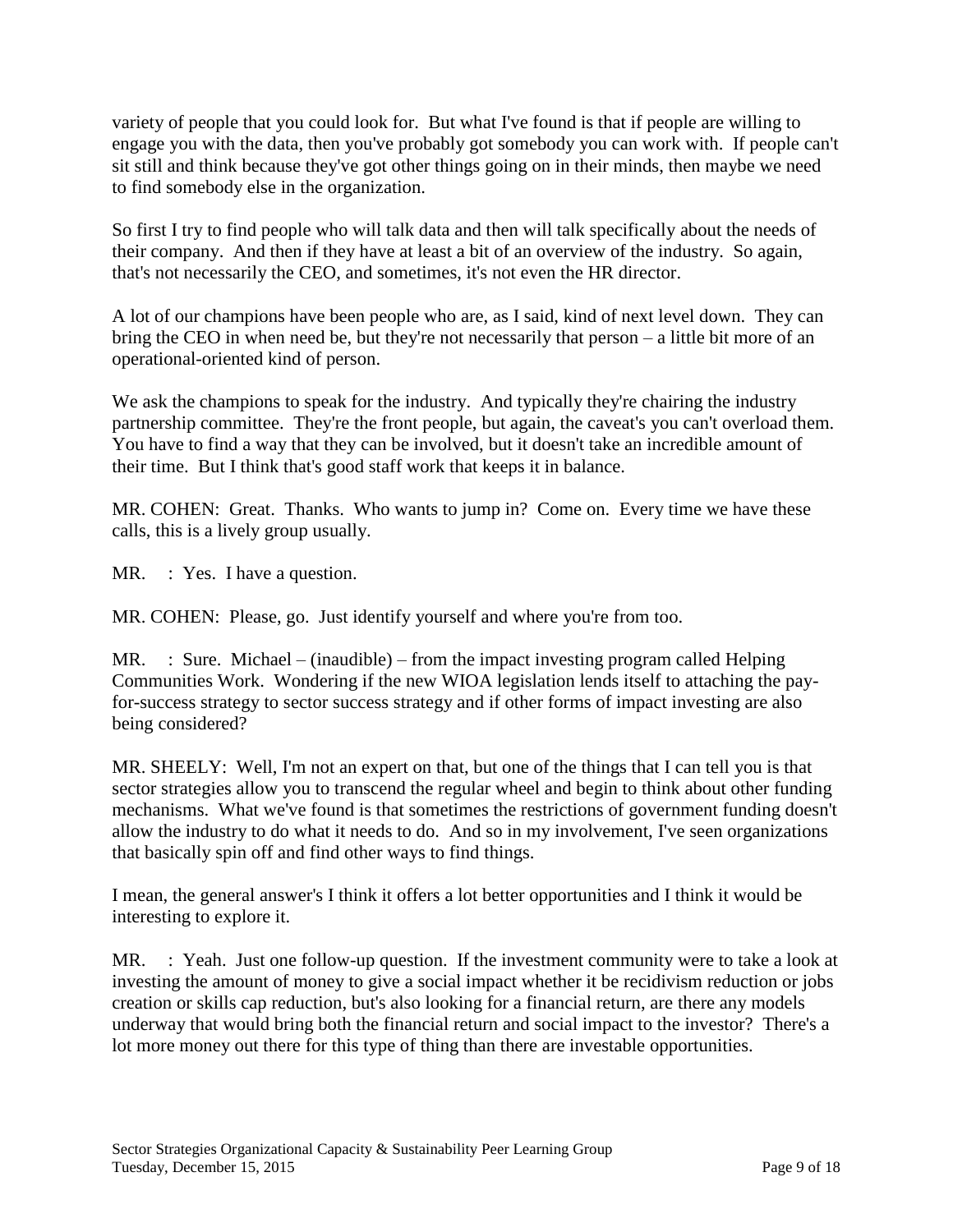So I think this might be an opportunity for the en masse workforce system to take a closer look at impact investing.

MR. SHEELY: It would be an interesting kind of thing. I'm thinking it's a matter of who's going to bring the money back in. Typically, public funding flows one way, out. I think it would be – you've got to talk to some people about it. Todd, do you know of anybody that's doing any work in this area?

MR. COHEN: No. I know the National Fund for Workforce Solutions has done a lot of work around bringing the local community foundation voice to sector strategy work. And so I don't know how it's gone in this specifically, but clearly they keyed in on funding and opportunity. So yeah, we might explore that. It might be a good topic for future conversation.

MR. : OK. Thank you.

MR. SHEELY: Thank you.

REBECCA HUGHES: This is Rebecca Hughes at the New York State Energy Research and Development Authority. I'm a project manager in workforce development and I'm working on a sector strategies approach for our program finally.

And I just wanted to respond first to that previous comment which is that there's one organization, Green City Force, out of Brooklyn, New York who's doing some work around social impacts with funding from the department of criminal justice and reduction of recidivism through clean energy workforce development. So that's something you can look into that's underway.

MR. COHEN: Thank you.

MS. HUGHES: Sorry, I think it was Michael who commented previously. But one of my questions on sector partnerships is I'm trying to segment our market here in New York into clean energy and to really identify industry champions.

I think that perennial issue of dealing with a highly competitive environment and trying to find industry champions who are willing to sit down at the table to work together to come up with positive solutions to the shared problems. I guess it's just – I'm sure it's something that everyone working in this space has encountered, but I just wondered if you had any tips or tricks for dealing with that.

MR. SHEELY: Well, my own personal experience is that it typically becomes a problem when you get people to do training together. One of the things we always heard from competitors was I couldn't possibly sit down at the table with my competitor because I have so much proprietary knowledge that they'd certainly want to see that.

What we found is that there are certain early adopters that will come to the table who don't have maybe quite as much fear. And if you can get a couple of companies to work together initially,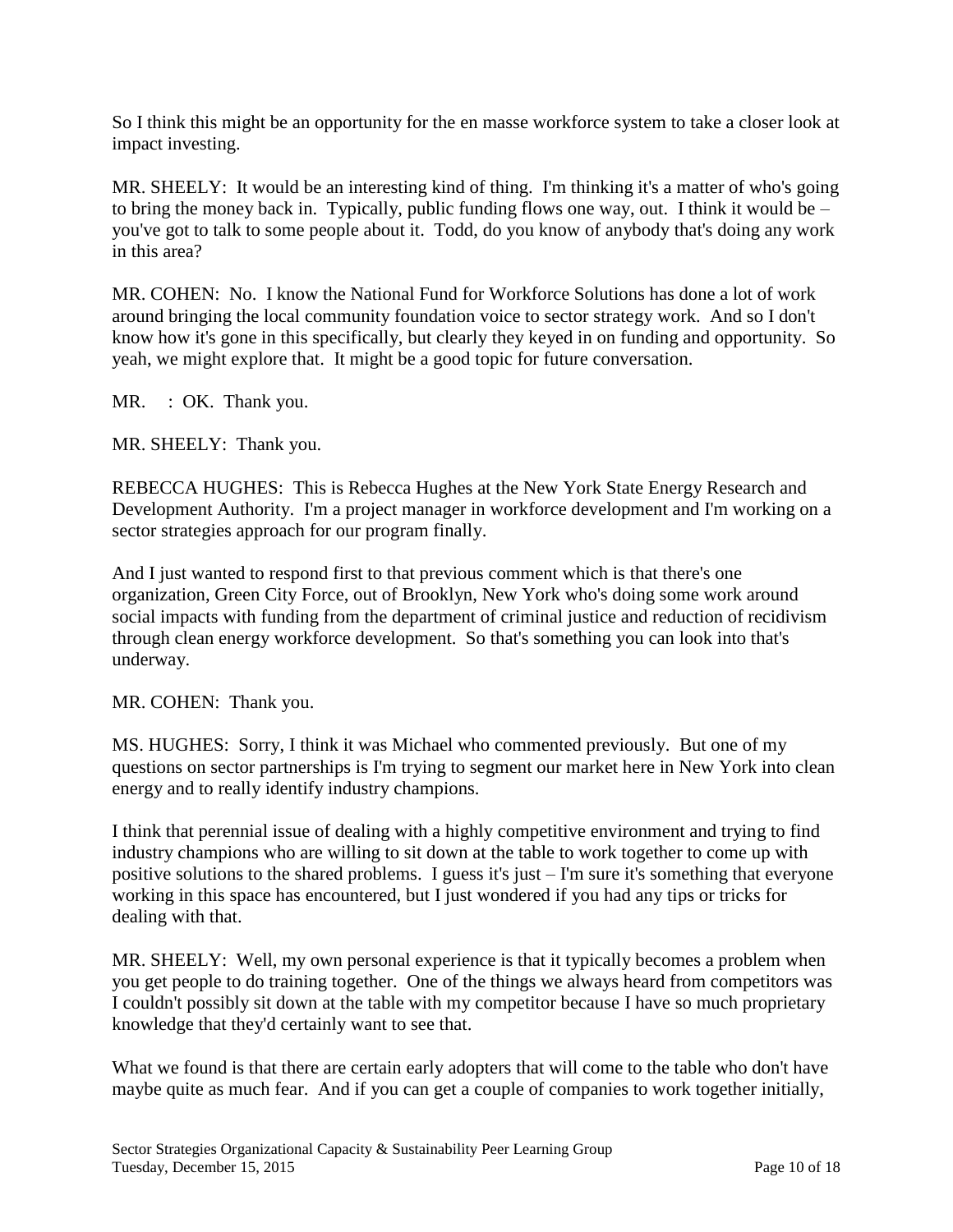what they eventually find out is where they thought in the beginning that 80 percent of what they'd be involved in would be proprietary, in reality, they find out it's probably more like 20 percent; and that basically what the collaborative training that happens can do is basically can deal with the 80 percent and everybody seems to be pretty happy with that.

We've had partnerships with as many as 50 companies together doing training. And many times they're actually doing training in each other's locations. Now that doesn't happen the first day, but if you can get some people to try it and you can get some leadership who's willing to share, that's usually the first step. And again, this isn't rocket science. It's really just a matter of finding the right people who will come around the table and trust one another, which sometimes it's easier in some areas than others. But you know that already, right?

MS. HUGHES: Yeah. Thank you. That's good though. I do think there are a few smaller ones that may be willing to come together, so maybe we can start out with a demonstration there and try and capitalize on the larger market.

MR. SHEELY: That's simply a case of two or three, and that's how you get to 50. Starting with two or three.

SHAWN GOMEZ: My name's Shawn Gomez. I just have a comment on that.

MR. COHEN: Go.

MR. GOMEZ: Yeah, Shawn Gomez with New Horizons Computer Learning Center. You made the comment that it's hard to get trainers to come together, but one of the things that we've realized is that this is such a big issue. I'm in the state of Ohio and we were one of the first adopters. Partnering with media partners actually makes perfect sense. It's a big enough pie, there's certainly enough diversity in what we do, and quite frankly, where there was physical and continuous different locations which again I cracked up at.

Case in point. We have 300 locations across the country – or across the world, excuse me. We have over 120 in this country and many of those have empty classrooms that are just waiting for people to collaborate in and do the training on. So we're definitely trying to get that word out.

So again, thank you all for the contributions that you've done. I've learned so much from these sessions. And that's all I'm going to share.

MR. COHEN: Thank you.

MR. SHEELY: Thanks Shawn.

COLLEEN LAROSE: Colleen LaRose here from the Northeast Regional Employment and Training Association. Scott, thank you so much for the information today. Really very helpful. A couple of questions for you. One is do you – we're talking about the workforce system now under WIOA developing these industry sector partnerships. But this isn't a new concept. Obviously, this has been around for a very long time.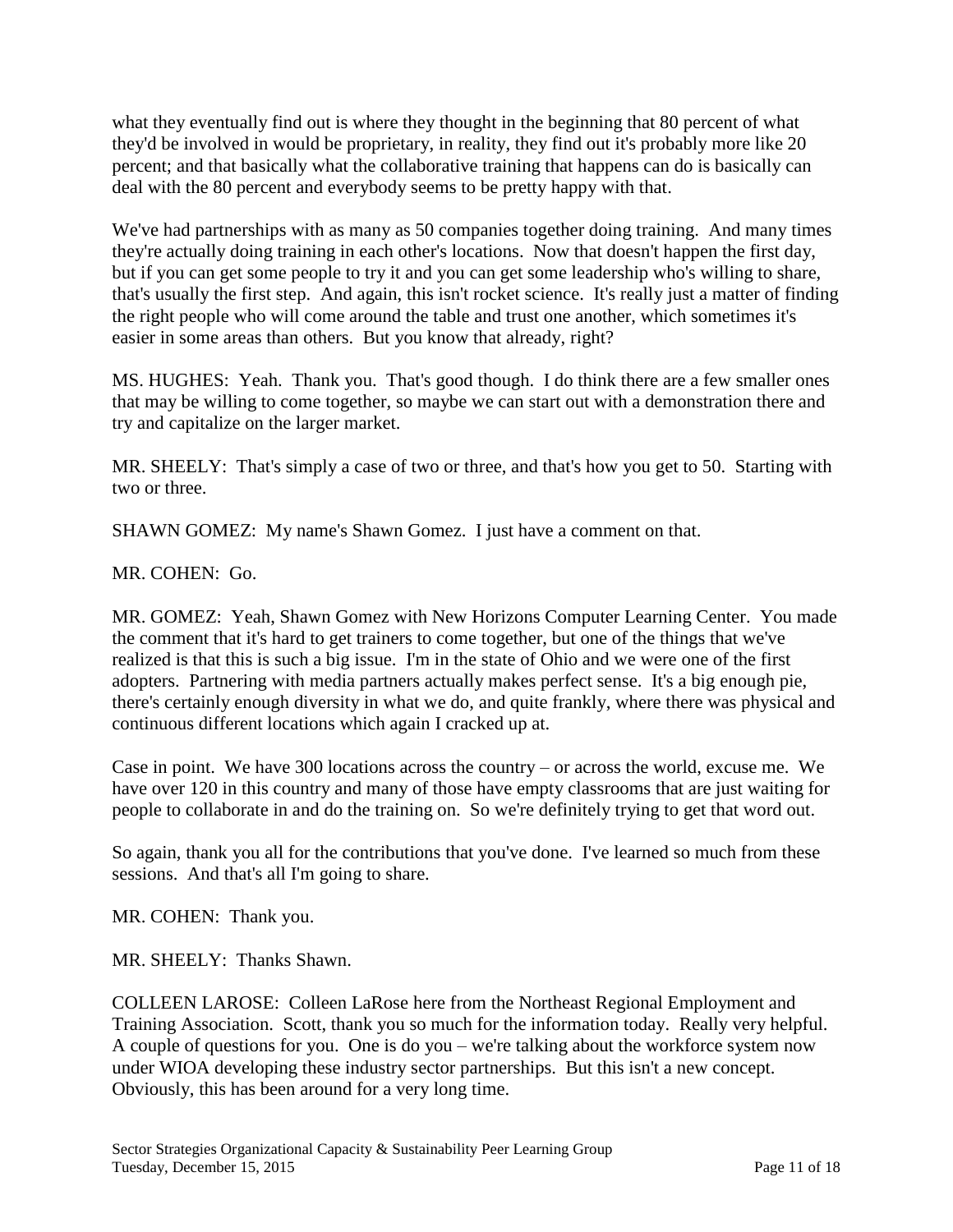Michael Porter with the Competitiveness Institute has been talking about this all over the globe. So one of the things that I'm concerned about when we go out to start to do this is collaborating right within our region with economic developments, chambers of commerce, higher education, who already may have some of these industry partnerships that they've been working on.

And how are we moving to create a more collaborative environment with our partners in developing these partnerships? And how did you do that there? I know you probably are aware that we're developing a summit. It's April 27, 28, and 29 in New Jersey on this topic of getting economic development, workforce development, and higher education to collaborate in developing these industry partnerships and cluster development projects.

MR. SHEELY: Yeah. I mean, I think your question's a good one. I think people in the public system, it's been reinforced by the way grants get done and that sort of thing. People believe that they always have to be the one to start a project and lead a project.

Some of the best collaborations I've ever been a part of are ones that I joined after the fact. Somebody else started it, somebody else was running it, all I joined – I was basically making a commitment to be a good partner and to replicate things that had already gotten done. This is something that – I mean, it's just not said enough, that there's many, many best practices that are out there.

And to your point, some of them are right in our own local areas. I think part of  $-$  it behooves us really to know what's going on in the economic development world and the education world. You know, we can – if there's gaps to be filled, then we can look at ways to fill that.

But I think I've been hearing a lot more lately about what people have been calling business fatigue. It's like the employer community's getting sick of so many of us calling on them, and it really points to the fact that we really need to collaborate better. It's not really a good idea for 15 different entities calling on a single employer and offering our services. We need to figure out a way to do that better and I think that's on the agenda for a number of the projects around the country.

But it's a good point. We don't have to invent everything. We can be  $-$  it's just as good to be a good partner as it is to be a leader at one of these entities.

MS. LAROSE: Are you familiar, Scott, with the work that TCI's been doing with the competitiveness institute and the leadership out of Harvard University throughout the country and do you employ any of those strategies?

MR. SHEELY: I'm familiar with them and you know, we do – I mean, I think there's kind of a common base of knowledge of practice about employer industry partnerships and that sort of thing. And what I see's that there's a real proliferation, there's a lot of groups. But the institute for competitiveness is still the mothership in terms of a lot of the knowledge. And everybody's always interested in what they're up to.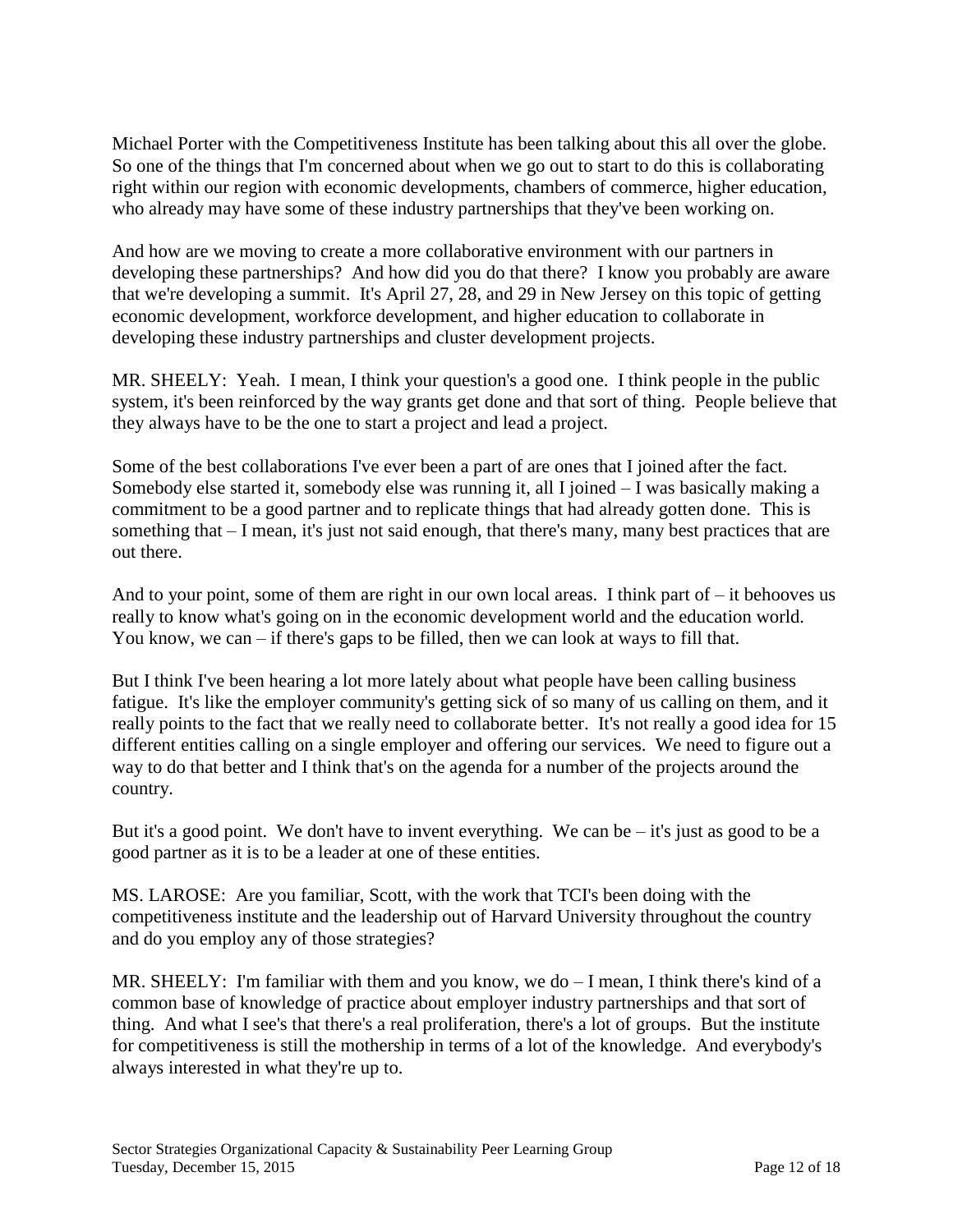MR. COHEN: Thanks, Scott. Let me just drill down this question just for – because it's a good question – (inaudible).

So if you're a local workforce area, you recognize there's an industry partnership in place, say, around healthcare. But you're committed to this approach; you're trying to figure out now the role. I'm talking specifically about a local workforce area. Take us through what you might do. What would that collaboration look like? If another group is the so-called convener, what might the local workforce area do to add value in that regard?

MR. SHEELY: Well, I think whether you're the organizer of a partnership or whether you're a partner, you have to ask the question of how does all this impact what we do? For example, in the One-Stop system, how does this – how do we actually make this hook up to the groups we're most interested in and how do we make it relevant in terms of the workforce world? The public workforce world?

Many of the partnerships that I've worked with did not get started in the workforce world. It was meeting employer demands that was essentially incumbent worker kind of tasks. The first thing that employers wanted when we talked to them was we needed to deal with technology, we needed to upgrade the technology, the abilities of our current workforce, we need to deal with the fact that we're going to be losing many of our supervisors and managers, so we have to work with supervisory training and advancement and that sort of thing.

I mean, that's not normally the world we work in in the One-Stop world. Sooner or later, as you develop a relationship with industries, it's inevitable they'll come to you and say that school that you're working with is going to come to work here so we don't want to stop that. But we also need to – we need to develop a way to have better entry level workers.

When the employer community comes to that point, that's the time for the conversation about the One-Stop and how did we get people hooked together. And it will come. It's just a matter of building the relationship until you get there.

But I think that we can – there's a lot of career pathway work that's going on. If we understand career pathways into industry, we can develop some of the early steps in career pathways in the One-Stop system. We can do the assessments, we can do WorkKeys; we can do basic skill training. There's a lot of interest right now in micro-credentialing, apprenticeships. These are all things that the public workforce can bring to the table in the sector conversation. And again, sometimes that will be primary; in other cases, that will be – that will be a piece of another agenda that the industry had. But it has to be led by the industry.

MR. COHEN: Yeah. That's a great point. I mean, not to just come out swinging on a lot of that stuff. But like you said, to learn to see, let it come out – (inaudible) – tease out as critical. We can probably do a whole other call on just that piece.

MR. SHEELY: If you're willing to just ask the question what do you need and then listen to it and follow where it takes you, that's going to give you a pretty good insight in terms of where you need to go.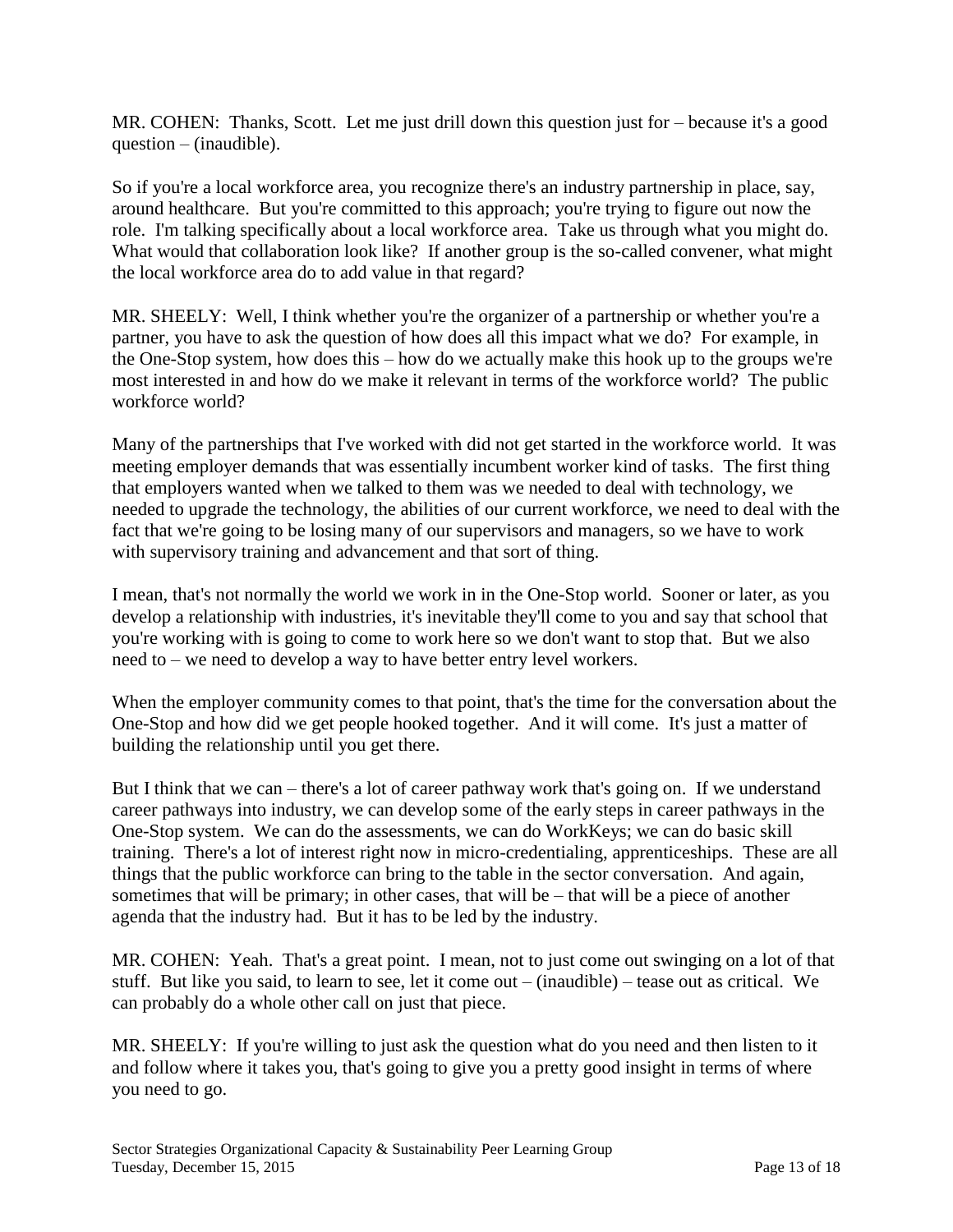MS. LAROSE: What about strategic goal setting between – making a determination of where the community wants to go rather than kind of following the lead of the employers? Do you know what I'm saying? Like how should economic development, workforce development and higher education kind of work strategically in determining we want to increase XYZ industry in this region and then going to employers and talking with them about how we can participate in helping to grow that industry?

MR. SHEELY: Well, I'm pretty simple-minded when it comes to all that because again, I always start with the employers. If you're talking about growing and economic development strategies, you're always going to do better with people who are already there. So I mean, I'd rather talk about this industry has a huge local competitive advantage. How are you going to grow? What's your next step?

Where you going to take the – where's your expansion? That sort of thing. I think that once you do that, then you can certainly have the conversation about things like supply chain for example. What are the needs in your supply chain that might make targets for business traction? How can we bring that main supplier that you have out of state, how can we bring them here? It's a different way I think of communicating. It's really more grounded in what we have now and how we can grow it.

There's a tendency that you can be myopic in that and not see all the trends that are coming. But I think that if you push hard enough in terms of the partners that you do have that you'll get to the point of them seeing things that need to be done in the future. And then there's other social goals that we may want to bring in in terms of wage fairness, other kinds of issues like that. Once we have a relationship, then we can talk to people about it.

But again, my simplistic answer is start with the employers, see where they're at, and see where they want to go. That's just me talking.

MR. COHEN: Yeah. Thanks Scott. Who else we got?

CAROL BROOKS: Hi. This is Carol Brooks with Baltimore County Department of Workforce Development in Maryland, and I was just curious as you talked about data. What I find is that we all know that we need data in order to prioritize the key industry sectors and things like that. But there are a lot of providers of data, there are a lot of consultants that work with data, there are a lot of industry groups that are collecting their own data.

So how do you come to I guess a consensus as to which data to use as a group. And also how do you establish a platform because data's always changing so as soon as you develop programs to meet the needs of the first data sets that were collected, there's a new set of needs. How do you create a good platform for that ongoing study of the trends and the needs of employers?

MR. SHEELY: That's a really good question. I mean, I think –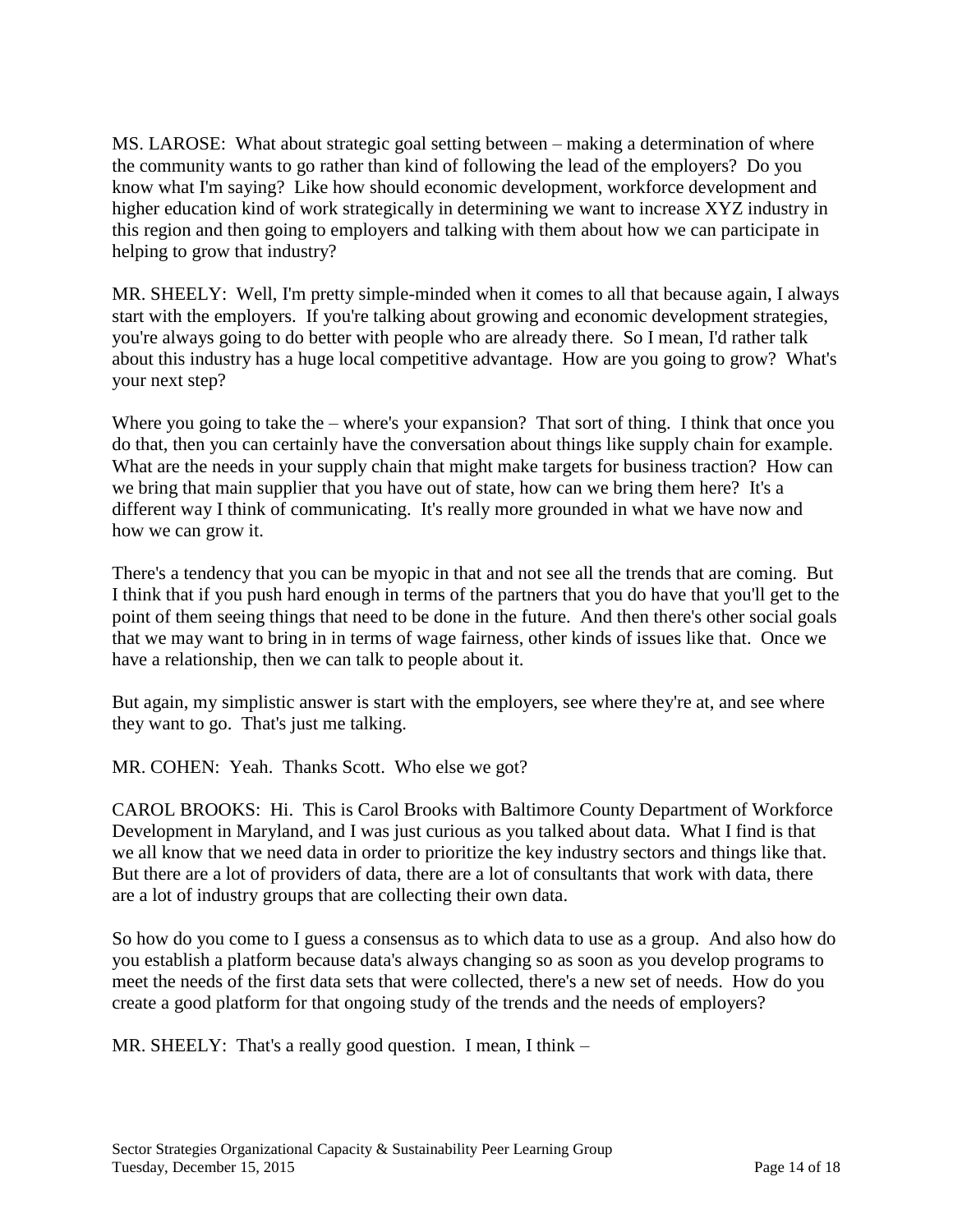MR. COHEN: Scott. I think – I know, you didn't say it; I know you love this stuff. Scott loves the data piece. You could go on forever on that – (inaudible) – make sure because I know you love it so much you could go on for hours. But I want to make sure you get to some other questions. But go for it; it's a great question.

MR. SHEELY: I have a simple answer. The simple answer is to keep it simple. To your point, the proliferation of data and all the rest of it, I mean, typically what I've done is to try to look at three main variables. Is the industry growing? In other words, look at some projections in terms of growth. Is it competitive? And there to look at what's called location quotient, which is a measurement of the concentration in the industry locally compared to nationally. And then what's the average wage in the industry? Those are the main lenses that I've looked at. And if you set that up, all that is available publicly. You don't have to hire expensive data providers.

The key thing is, to your point, once you establish your baseline you have to keep looking at it because things do change over time. So if you can kind of settle on that – and that may take a few policy-oriented people that actually come up and settle on those criteria – but once you do that, then my advice would be stick with it and keep looking at it year after year after year and notice the changes. So good question.

MR. COHEN: And I'd encourage you, whoever just asked, I'd encourage you that we actually have another group that deals solely in data. So if you hit reply just to the email that you got for this meeting, and we'll send you the information. I believe there's a call maybe even this week. So you should definitely be a part of that group.

MS. BROOKS: OK. Great. Thank you.

TOM HOOPER: Hi, Scott. This is Tom Hooper from Jobs for the Future. Thank you so much for your information. I'd love to hear more about how you staff the sector partnerships, and you talked about this a little already. The types of individuals that you have staffing those partnerships, are there other responsibilities besides working on the partnerships, the kind of skills you're looking for, and any information would be really great.

MR. SHEELY: Yeah. And again, just to be brief, I think what I found is that when you have the money to do it, I've found people that are engineers to be wonderful project managers. And one time, we had three engineers that were running about six partnerships. They're not cheap, but we typically were hiring people who were consultant types so you didn't have to bring them on full time.

And they were able to get up and running very quickly, especially if you hire people who are actually subject matter experts in the industry that you're working in. That's a great way to get going. When you get tight and you don't have the money, then you have to figure out some other way to do it. Sometimes, you can get help from within the industry itself.

Sometimes when you can't get your overhead funded by public sources, the industry will step up and fund your overhead. There's a variety of strategies to do that, but it has, I mean, since I began doing this in 2001, it's gotten increasingly more difficult. But on the other hand, I just saw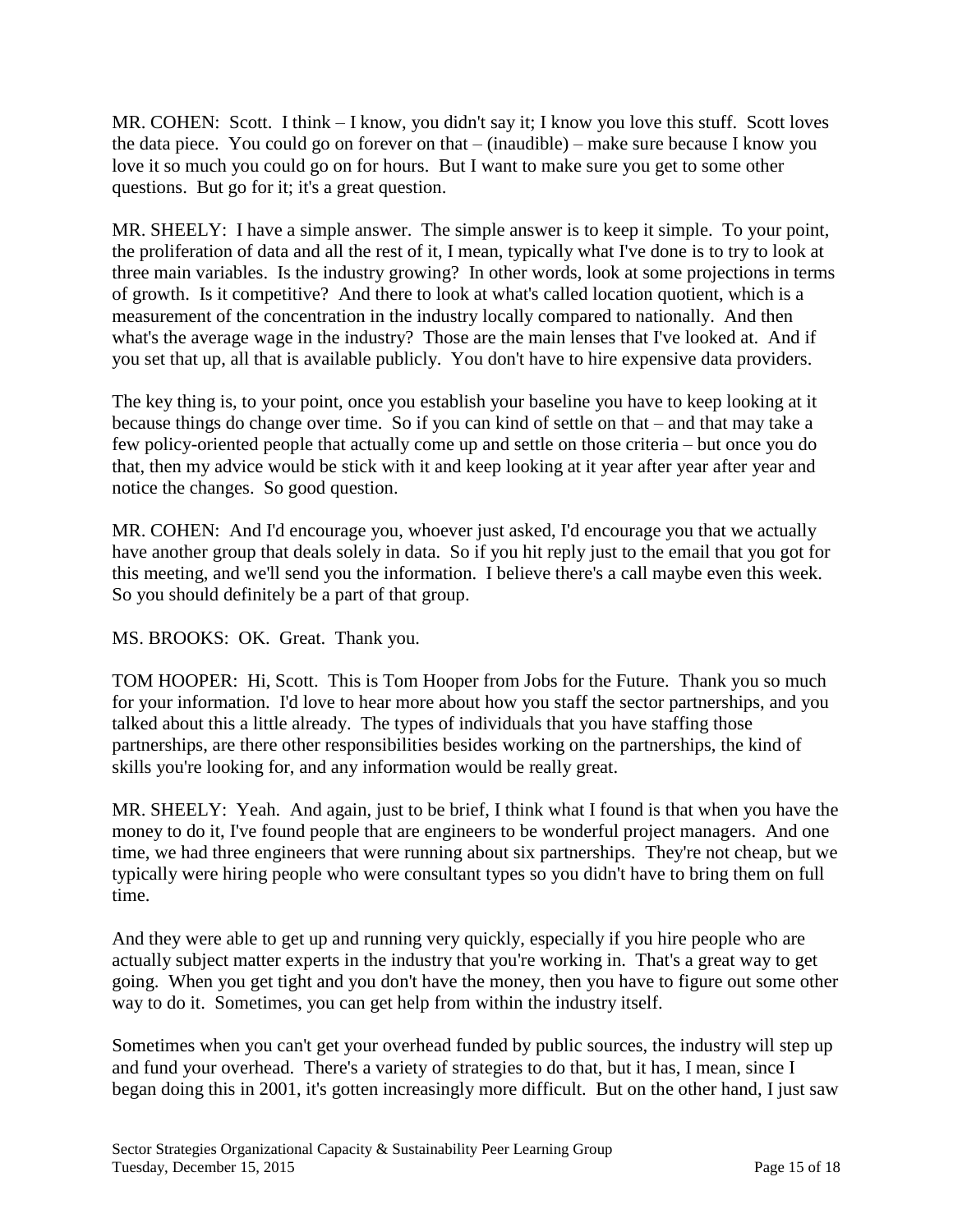one of our partnerships just actually incorporated as a private nonprofit just this week. So I've seen that kind of success as well.

You've got to have a multifaceted strategy. And you have to go with the punches. Sometimes you have money and sometimes you don't. You have to plan for the downtimes when you actually have it. That's a short answer.

MR. COHEN: Very nice.

MIKE BAKER: Hey, Todd, this is Mike Baker from Illinois. First of all, I agree with everything you've said so far. You're doing a great job. But to the question about data, I actually am presenting a webinar in this series this Thursday that speaks to making use of this data and some of the questions you need to ask. So since it was mentioned, I thought I'd just tee it up to let everyone know that it will be this Thursday.

MR. COHEN: Thanks, Mike. You might want – that's a good way to get it out to the group for folks to participate if they want. We have time for a couple more. Scott, let me ask you this one. Take us, if you would, into one of your board meetings. How did you discuss such a partnership? Give us a sense of, like, did you just report a little on each one? How did that conversation come out? What were people responsible for sharing? What does a board actually talk about and not talk about? Can you just shed a little light on that?

MR. SHEELY: Yeah. The way we ran our board meetings, we really didn't – we tried not to be into a reporting-for-reporting-sake type of mode. If there was news to share, we brought it on the agenda. It was typically the project manager who would bring it. We had one board meeting a year that was devoted just to the industry partnerships where everybody presented.

But other than that, it was pretty much as there was news to report, it was reported. In many cases, the board members were involved in the work of the partnerships, so we found that even if it wasn't on the agenda, they were excited about it and they would bring it, so all good.

Again, we tried to keep it pretty much open. And our board meetings were really designed to ask people for their input and not so much to talk at them. So that kind of determined the character of reporting stuff. Does that make sense?

MR. COHEN: Anyone else? We've got a little time left.

MR. BAKER: Yeah. This is Mike. I'd add onto the question. I totally agree with Scott that you want to set it up so you can go back and look at this data again and again, so that leads to publicly available BLS data that anybody can go get at any time. But also the government's data takes you only so far.

You have to have some certain amount of local knowledge, so the BLS data can be the start of the conversation, but you need to make sure that people understand that we're not saying that we need to base everything that we do off of this. This is a conversation starter. And if you all have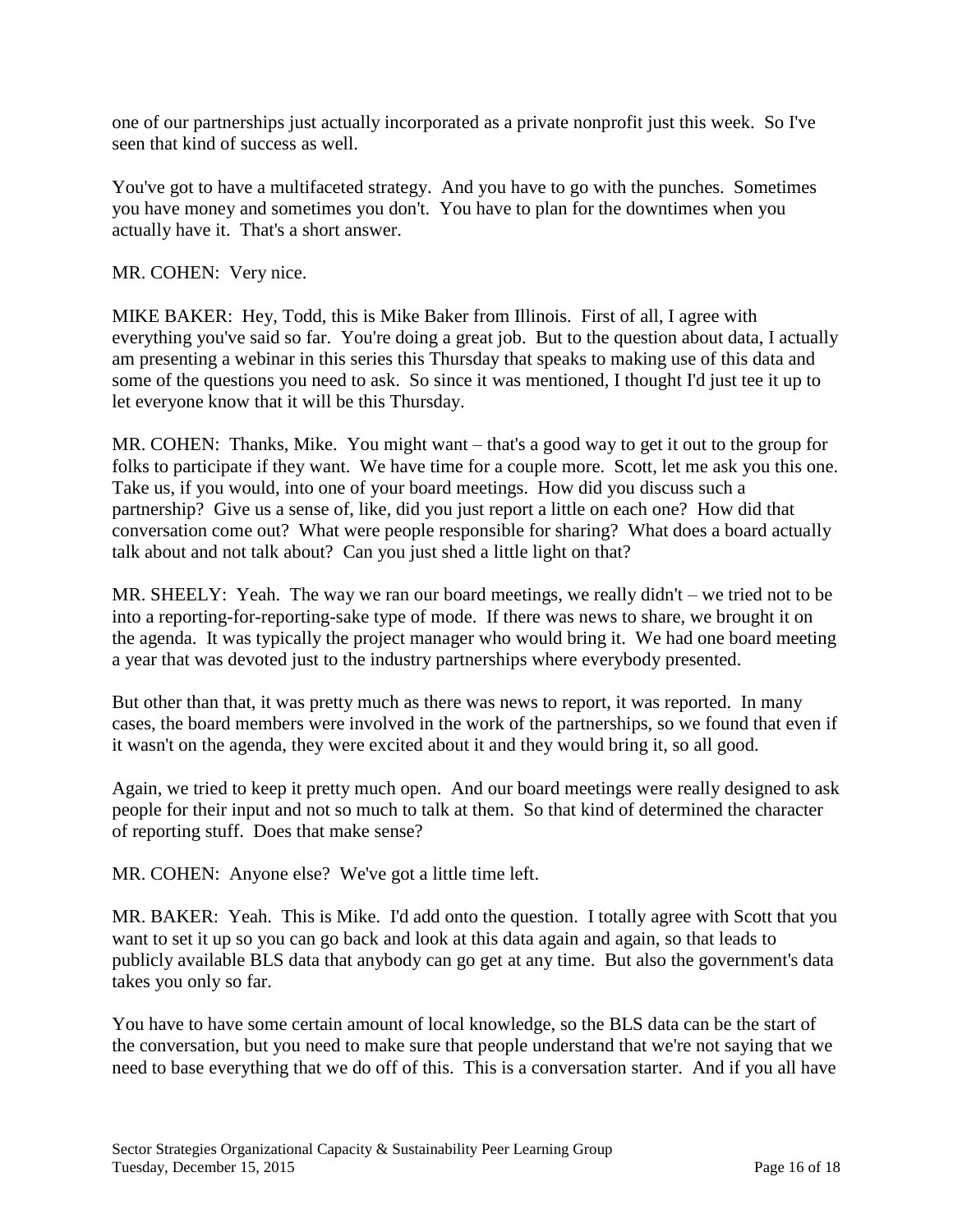information at the local level that was either missed by the BLS or miscategorized by the BLS, we need to know that too and factor it into the situation.

So it's very easy for three or four people to show up with their own data set and then the whole thing becomes a data war. And you can avoid that just by saying, OK, we have this data, you have that data. Let's see where we agree. And we're now on very solid ground and for some of the data that we don't agree on, let's affirm the discussion to figure out what the reality is. But people will shut down if you think that they have data that's not being used. So that's something that you just have to finesse and it depends on who's at the table how you go about it. But it's a very important process.

MR. SHEELY: Yeah. Just to add to that. I mean, we try to do it. I don't know that that happened this year now that I've left. But we tried to do an annual workforce summit which was sort of the time we had each year that we'd report the data. So that set us up on a schedule to bring all the different data groups together.

And I think by having that annual schedule which was roughly the same time every year, it was a real help in terms of getting us prepped to do the interpretation piece. And I know that's true what you just mentioned about the data, but I think you can handle that if you can build a kind of schedule of how that happens. And once again, you stick to it.

Mike Baker: Yes totally. That's been our approach and it works very well. That's a great point.

MR. COHEN: Thanks. Any more? All right, Scott, let me close on this then. Can you say a little bit about the local state relations? Because I know at one point, Pennsylvania had invested quite a bit of resources to sort of  $-$  (inaudible) – sector partnerships. Then that's gone sort of up and down.

But I mean, tell me a little bit about what you've done at the local level and how the state supported what you were doing or in the past, you didn't maybe need the state so much, you knew what you were doing, it was embedded in your organization, so it didn't necessarily matter that much, the state's role in funding? Just a little bit about that relationship if you would.

MR. SHEELY: Yeah. I mean, I think that all we really wanted was for these entities to become self-sustaining. Public funding is what it is. And I think the industry cares enough about what you're working on, the industry's really – they can fund it if they have a will to do it. If they have a will to do it depends on whether you're relevant and you're giving them what they want.

You know, we've had several partnerships that have pretty much transitioned into being supported by the industry. I mean, I think the day you start a project, you need to be thinking about sustainability. And it will come upon you just quicker than you think if you don't do that.

And I think the same thing's true about foundations and all the rest. I mean, they're wonderful in terms of seed money, but you have to really look for a sustainable model that will keep this thing going. The other part is that partnerships when they develop typically develop around training. And that's when we find the connections with public workforce systems.